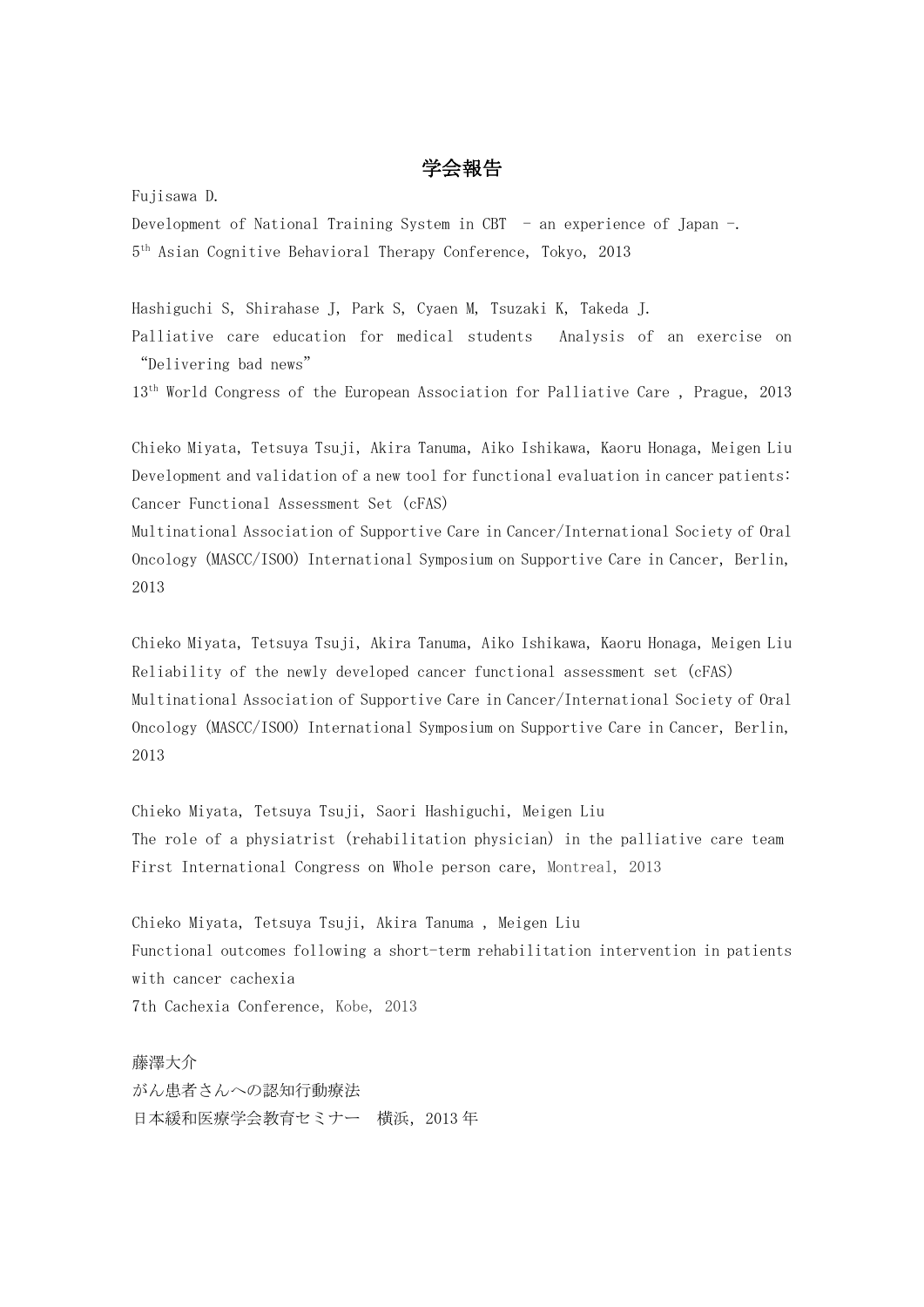荒木奈帆、若泉謙太、福田陽子、橋口さおり、津崎晃一、森崎 浩 術前オピオイド使用患者における術後オピオイド必要量の検討. 日本麻酔科学会第 60 回学術集会 札幌,2013 年

月山 淑、橋口さおり、服部政治

緩和ケアチームへのアンケート結果報告. 日本麻酔科学会第 60 回学術集会 札幌,2013 年

橋口さおり

専門医制度概要. 専門医フォーラム 第18回日本緩和医療学術大会 横浜,2013年

橋口さおり

オピオイドを使いこなす~レスキュー再考~.ランチョンセミナー 第18回日本緩和医療学術大会 横浜,2013年

竹内麻理、福田陽子、安達昌子、宮田知恵子、宮島加耶、朴順禮、木村理恵子、須山郁子、 田中康代、金子健、坂田昌美、橋口さおり、白波瀬丈一郎、武田純三 当院における緩和ケア普及活動 第18回日本緩和医療学術大会 横浜,2013年

宮島加耶、藤澤大介、宮下光令、吉村公雄、白波瀬丈一郎、三村將 複雑性悲嘆に対する終末期医療の質の影響. 第18回日本緩和医療学術大会 横浜,2013年

宮田知恵子、辻哲也、補永薫、石川愛子、田沼明、橋口さおり、里宇明元 cFAS (Cancer Functional Assessment Set) を用いたがん患者の身体機能 およびリハビ リ介入効果関連因子の検証 (口演) 第18回日本緩和医療学術大会 横浜,2013年

宮田知恵子、辻哲也、里宇明元 大学病院緩和ケアチームにおけるリハビリテーション医としての活動(ポスター) 第50回日本リハビリテーション医学会学術集会 東京,2013年